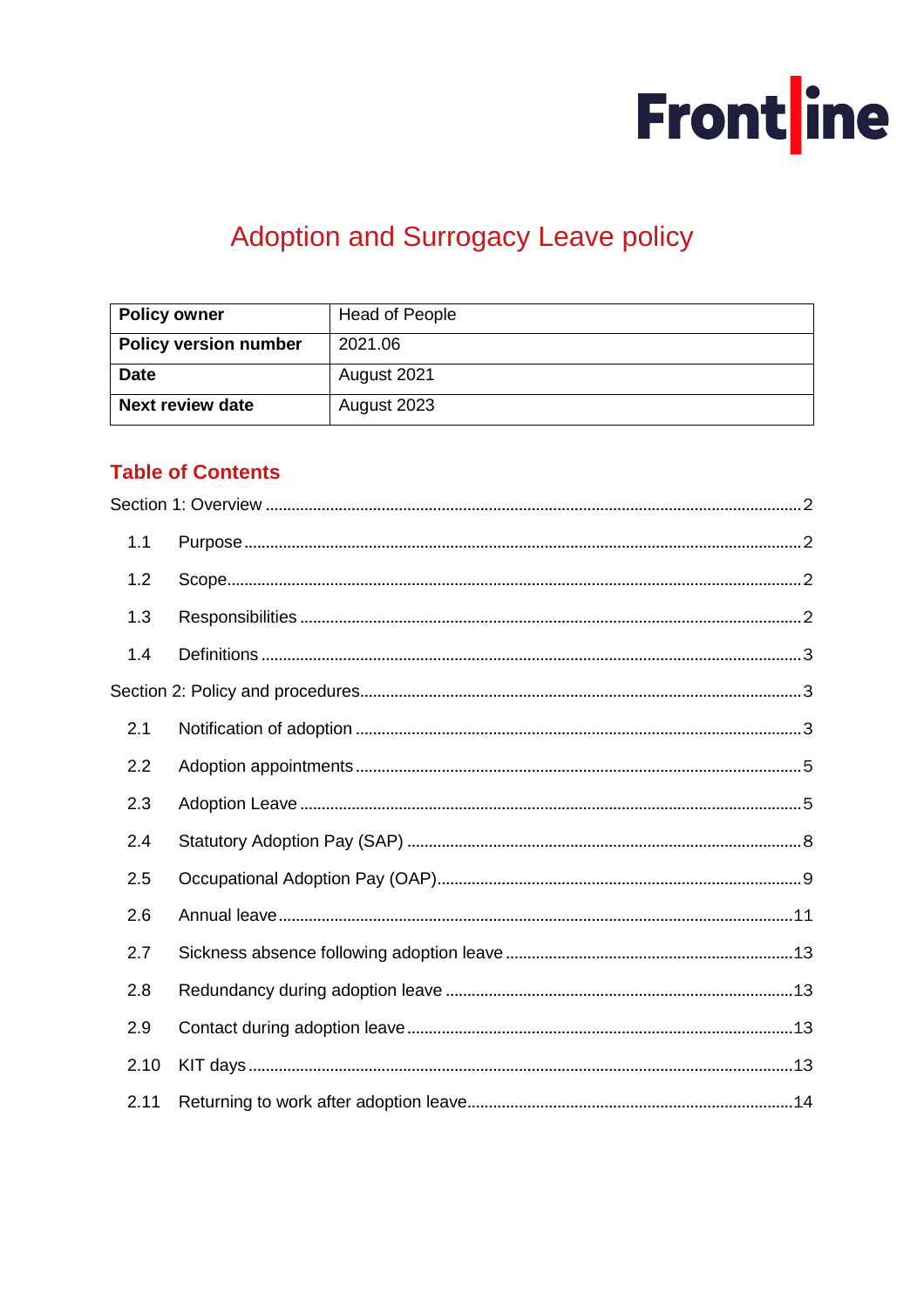

# <span id="page-1-0"></span>**Section 1: Overview**

## <span id="page-1-1"></span>1.1 Purpose

- 1.1.1 This policy sets out the statutory and occupational rights and responsibilities of employees who wish to take adoption leave or will become the legal parents of a child through surrogacy.
- 1.1.2 This policy is here to help you and us plan ahead when you're thinking about starting a family through adoption or surrogacy. We want to make sure everything is as clear as possible for you, so you can plan your finances, time off and any support you may need.

### <span id="page-1-2"></span>1.2 Scope

- 1.2.1 This policy applies to all permanent and fixed term employees.
- 1.2.2 This policy will be available in the People folders in the Fewer Better Rules Book

### <span id="page-1-3"></span>1.3 Responsibilities

- 1.3.1 The Head of People is accountable for ensuring that this policy is applied correctly.
- 1.3.2 The People team are involved in delivering the policy.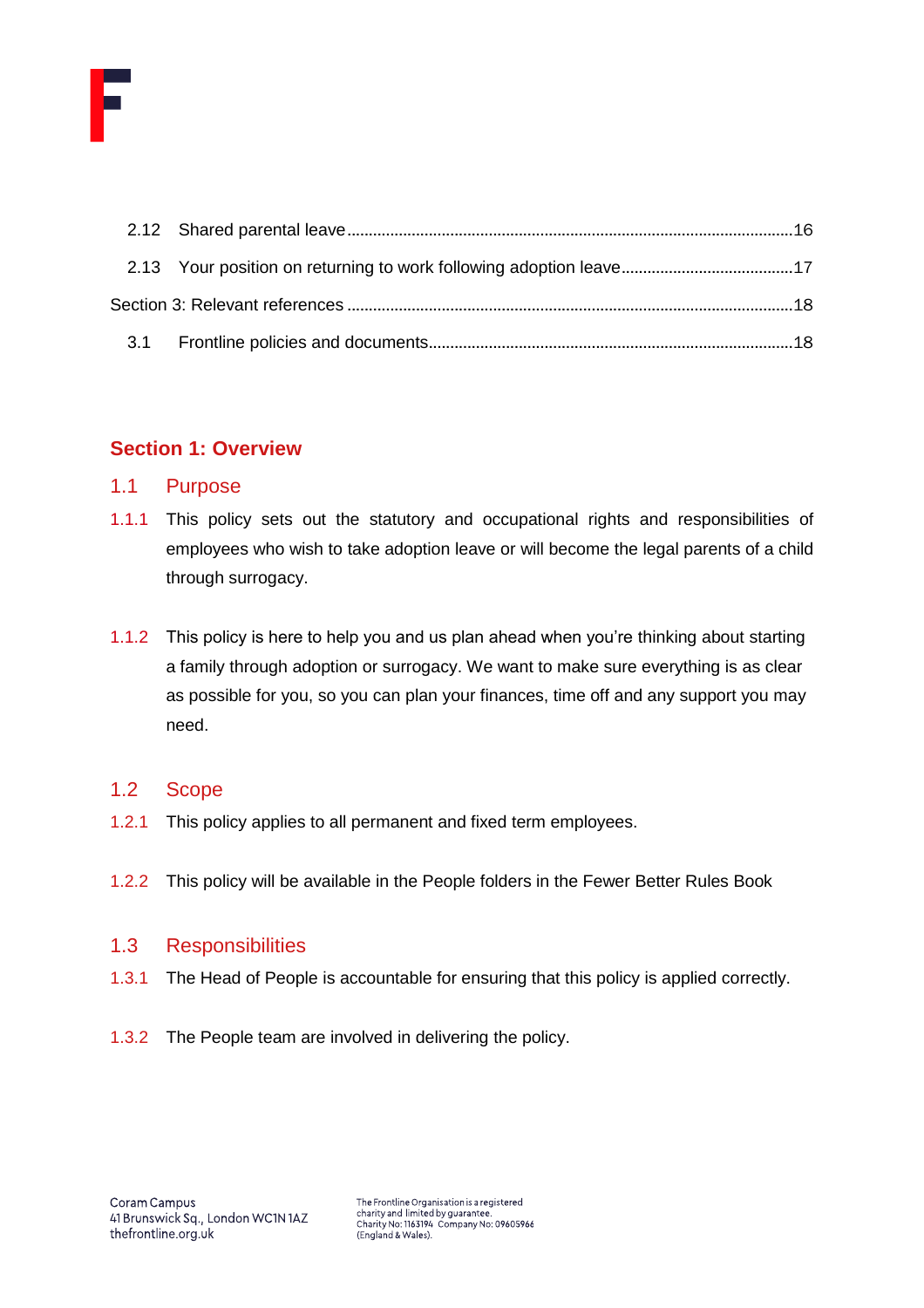

- 1.3.3 Line managers are responsible for liaising with the employee in relation to their period of leave, and where necessary arranging cover for the role.
- 1.3.4 Employees who are applying for adoption leave are responsible for following the process outlined in this policy.

# <span id="page-2-0"></span>1.4 Definitions

| The date on which an adopted child is expected to be placed with    |  |
|---------------------------------------------------------------------|--|
|                                                                     |  |
| The week, starting on a Sunday, in which the doctor/midwife expects |  |
| the employee to give birth (as stated on the MATB1)                 |  |
| OAP refers to payment made by Frontline over and above the          |  |
|                                                                     |  |
| SAP refers to the statutory pay requirement for adoption leave for  |  |
|                                                                     |  |

# <span id="page-2-1"></span>**Section 2: Policy and procedures**

## <span id="page-2-2"></span>2.1 Notification of adoption

### 2.1.1 **When to tell your manager about adoption**

To make managing your leave as easy as possible, you should discuss your plans about adoption with your manager as early as possible, ideally before you start the process. Early notice will mean your manager will know that you are entitled to paid time off for adoption appointments and allow for both you and your manager to plan ahead.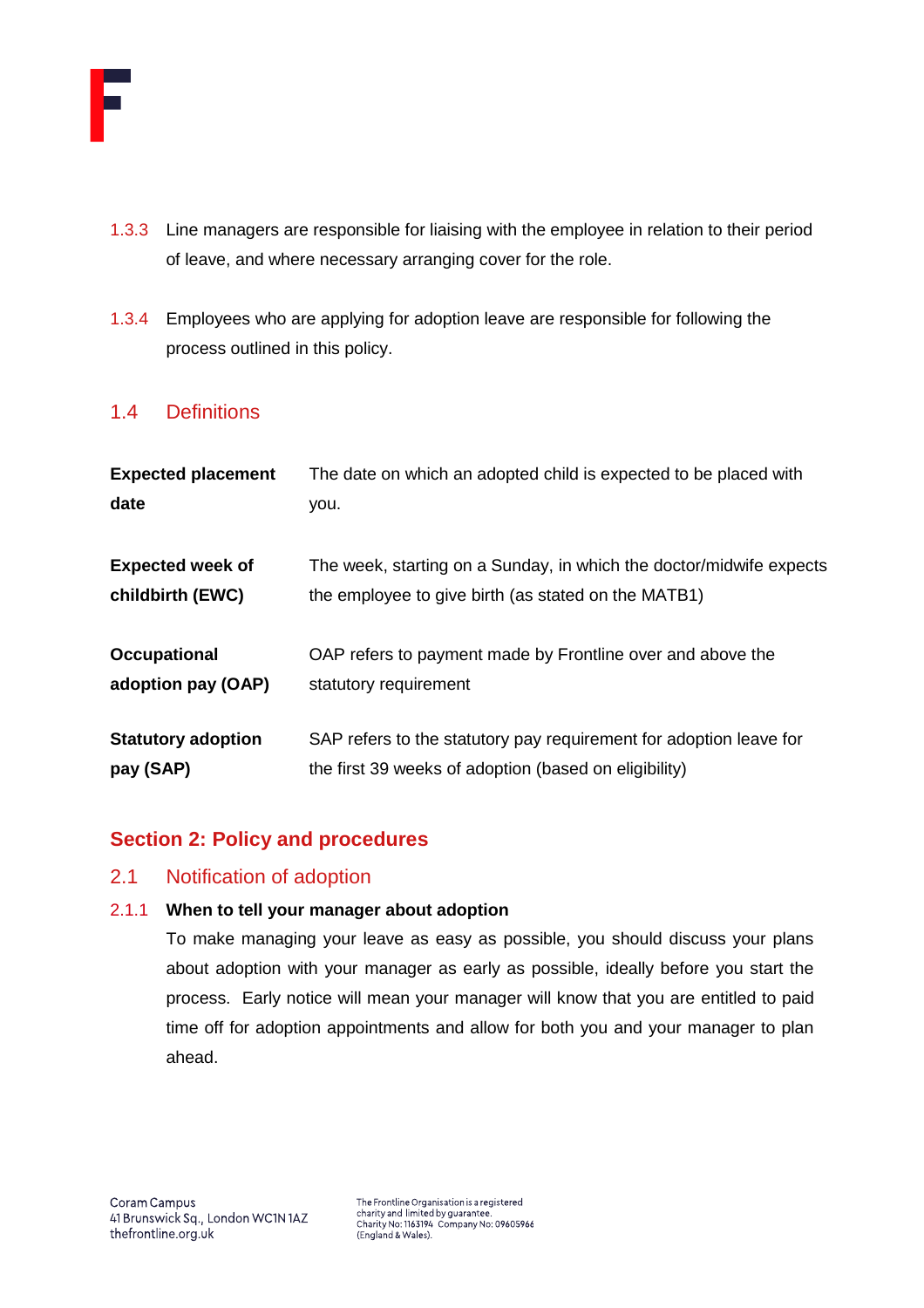

#### 2.1.2 **Formal Notice – Your manager and the People team**

To be entitled to take adoption leave you must to give the correct notice. You must provide the following details within 7 days of being matched with a child to both your manager and the People team:

- how much leave you want to take
- your leave start date
- the 'date of placement' the expected or actual date the child is placed with you

**NB:** Notice requirements vary slightly if you are adopting from overseas or becoming the legal parent of a child by surrogacy (see section 2.3.2 - Eligibility)

#### 2.1.3 **Adoption leave plans**

Your manager will need to plan ahead and make arrangements for covering the period while you are away. You should therefore try and give the People team the earliest possible notice of each the following:

- whether or not you intend to return to work
- if you intend to return to work: the likely date of return and whether you would prefer to work the same or different hours
- how you plan to use your annual leave

#### 2.1.4 **What documentation you need to supply**

You must supply the People team with the following documents where relevant:

- proof of adoption (for adoption in the UK)
- confirmation of the EWC date and confirmation of intent to adopt (for surrogacy arrangements)
- SC6 form (if you are adopting from abroad)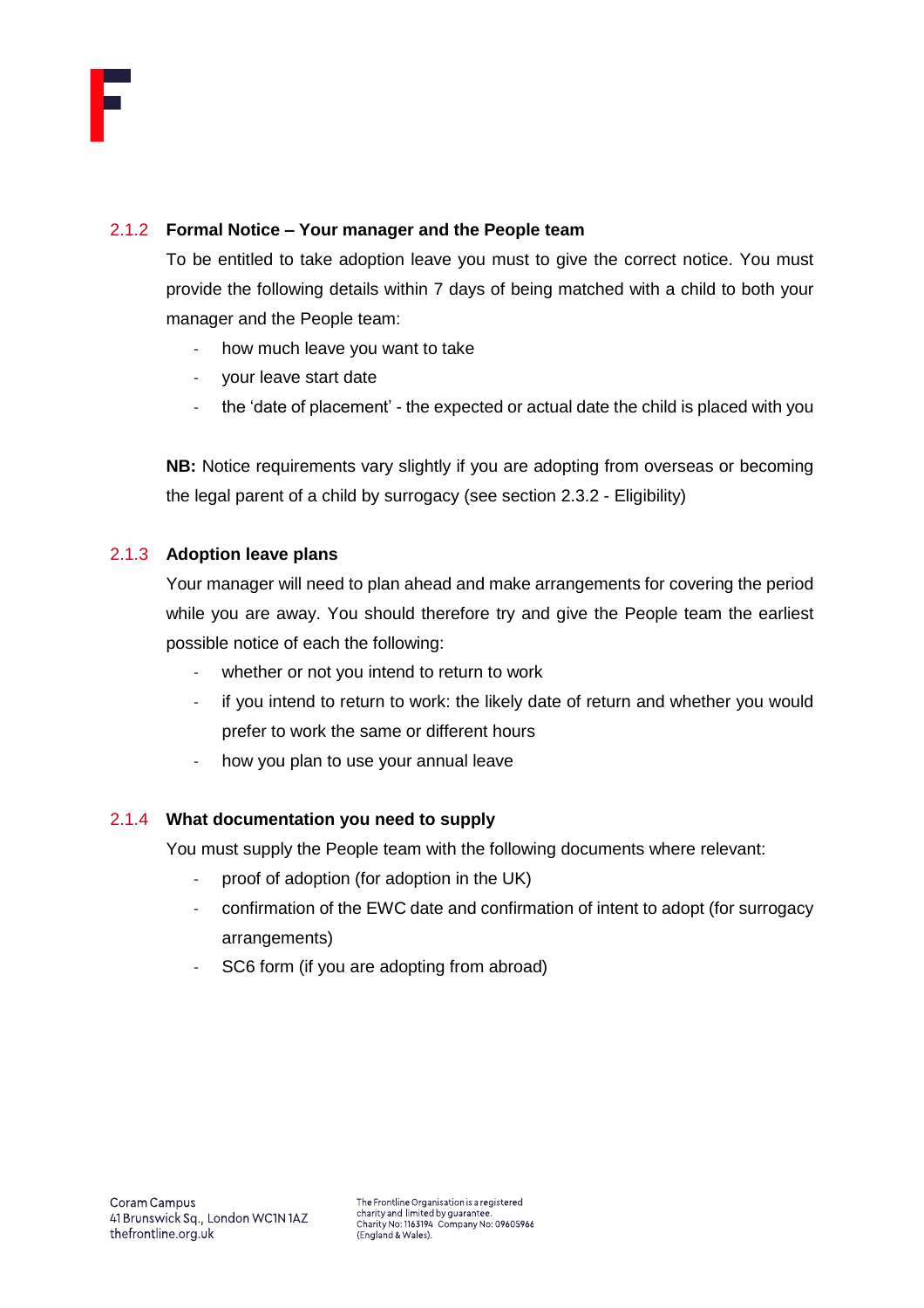

# <span id="page-4-0"></span>2.2 Adoption appointments

- 2.2.1 You are entitled to take time off to attend adoption appointments. The amount of time you will be entitled to take of is broken down as:
	- if you are adopting a child alone you are entitled to take paid time off to attend up to five adoption appointments
	- if you are jointly adopting a child, the couple can elect for one person to take paid time off to attend up to five adoption appointments. The other can elect to take unpaid time off to attend up to two adoption appointments
- 2.2.2 The appointment must have been arranged by or at the request of the adoption agency. You would need to take any time for appointments before the date of the child's placement for adoption.

# <span id="page-4-1"></span>2.3 Adoption Leave

2.3.1 Adoption leave is a single continuous period, made up of 26 weeks Ordinary Adoption Leave and 26 weeks Additional Adoption Leave. Additional Adoption Leave follows Ordinary Adoption Leave and there must be no gap between the two.

### 2.3.2 **Eligibility – Adoption (UK)**

You are entitled to 52 weeks' adoption leave from your first day of employment if you plan to adopt a child through an approved adoption agency. You must provide the correct notice shown above to be eligible.

2.3.3 You must however give 28 days' notice before you want to be paid Statutory Adoption Pay (where eligible), unless the time between the child being matched and placed is less than that.

### 2.3.4 **Eligibility – Adoption (overseas)**

You will be entitled to adoption leave provided you notify your manager and the People team within 28 days of getting your 'official notification". You must include: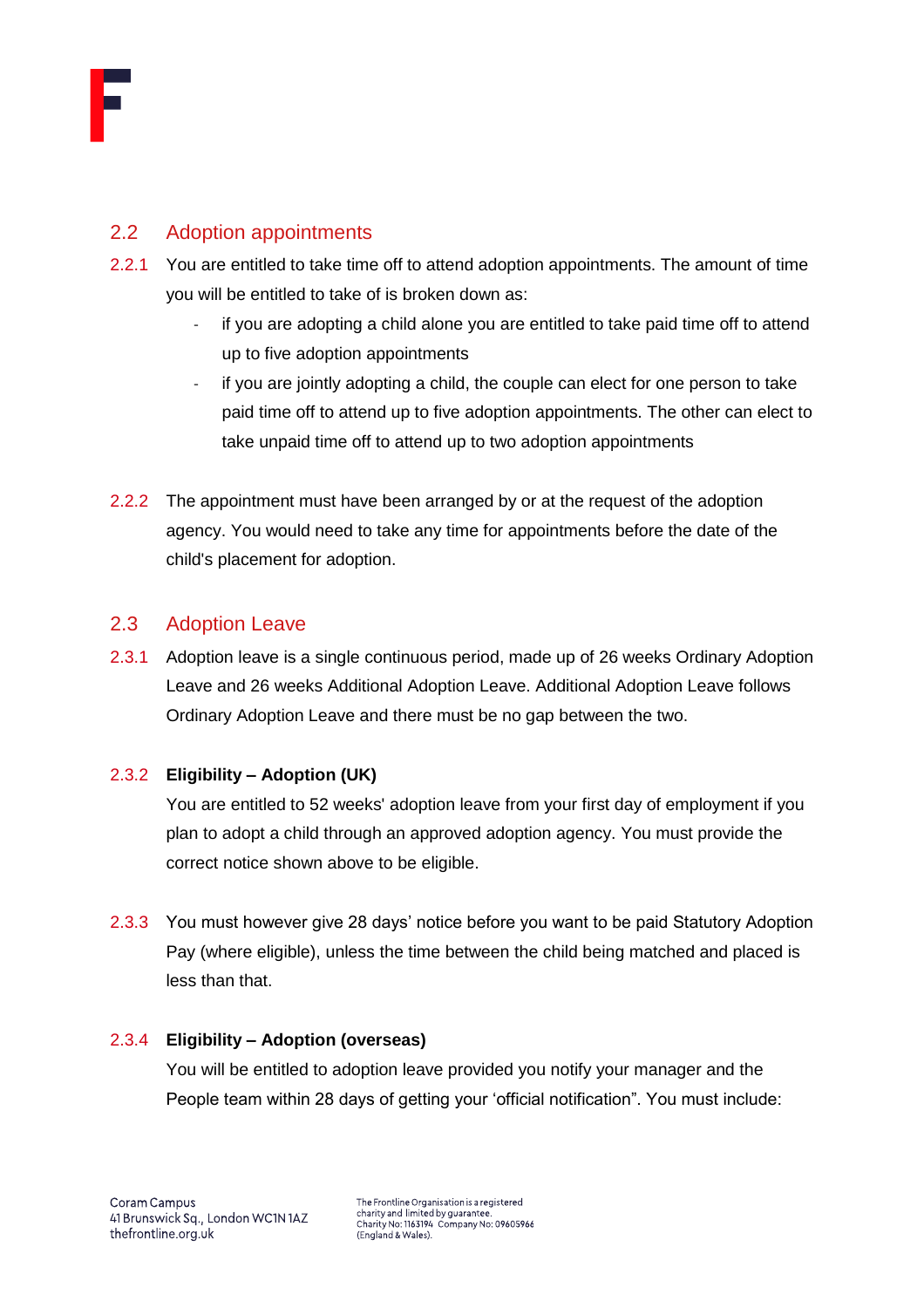

- the date of the notification
- when you expect the child to arrive in the UK
- how much leave you want and when you want it to start (giving at least 28 days' notice)

## 2.3.5 **Eligibility – Surrogacy**

Parents who will become the legal parents of a child under a surrogacy arrangement are entitled to take statutory adoption leave. You must apply to become the legal parent within 6 months of the child's birth to be eligible for surrogacy rights, leave and pay.

- 2.3.6 You will be entitled to adoption leave provided you have given notice at least 15 weeks before the due date outlining;
	- how much leave you want to take
	- your leave start date
- 2.3.7 If you're in a couple, only one of you will be eligible for adoption leave and pay. The person who does not get adoption leave and pay might be able to use paternity leave and pay or Shared Parental Leave (see Paternity and Shared Parental Leave policies).

### 2.3.8 **Ordinary Adoption Leave (OAL)**

Your contract of employment continues throughout the 26 weeks of OAL. During this time, you continue to benefit from the terms and conditions of employment which would have applied to you had you been at work. The only element of your contractual rights that does not continue is your full salary.

### 2.3.9 **Additional Adoption Leave (AAL)**

Additional Adoption Leave (AAL) lasts for 26 weeks and, if taken, must follow immediately after OAL. There cannot be a gap between the two types of adoption leave.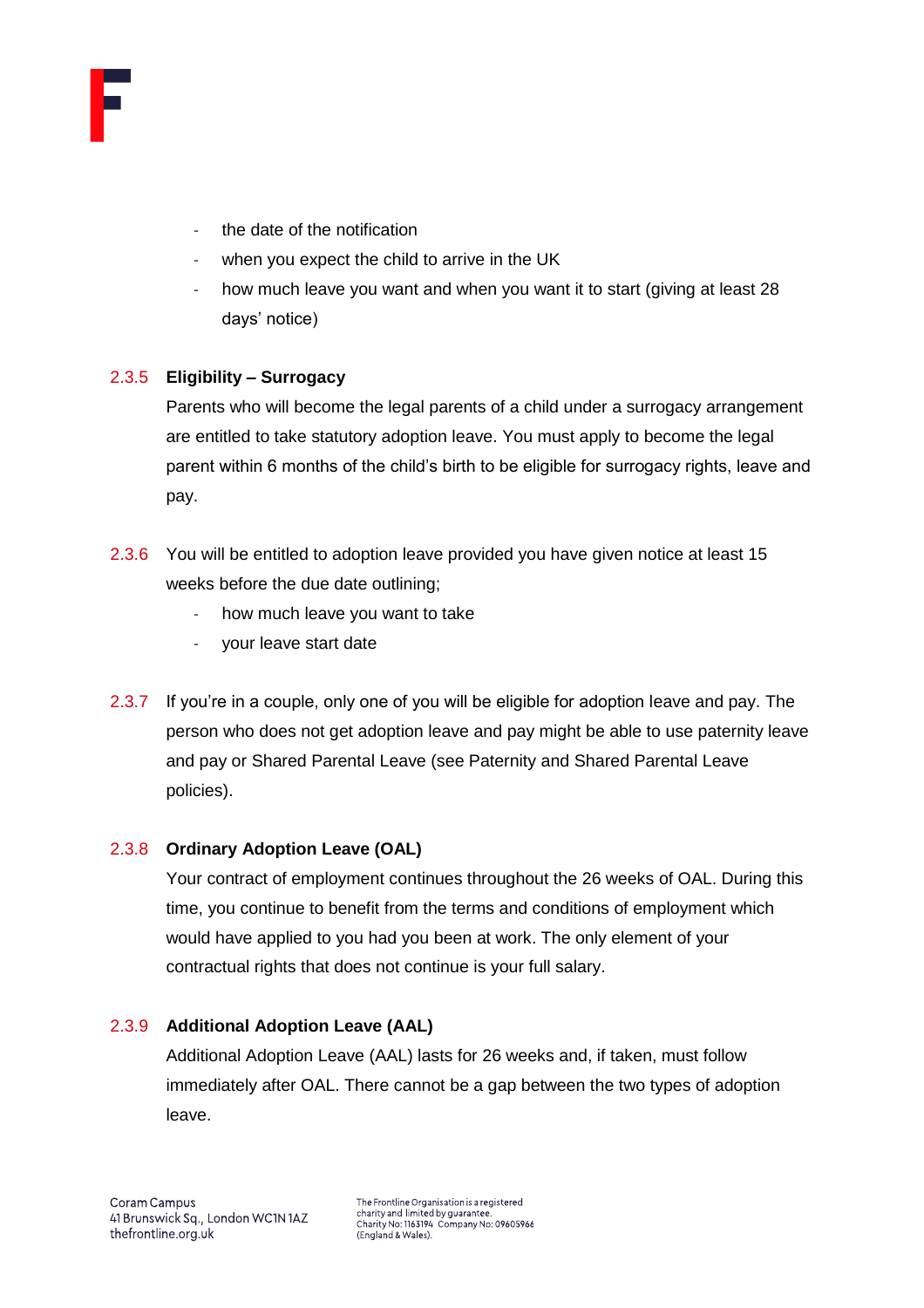

2.3.10 Your contract of employment continues throughout AAL unless either party expressly ends it or it expires.

#### 2.3.11 **When adoption leave can start**

Adoption leave can start;

- on the day the child is placed for adoption, or up to 14 days earlier.
- on the date the child starts living with you or up to 14 days before the expected placement date (UK adoptions)
- when the child arrives in the UK or within 28 days of this date for overseas adoptions
- the day the child is born or the day after (parents in surrogacy arrangements)

#### 2.3.12 **Changing your adoption start date**

You should agree your start date for adoption leave and pay with line manager and the People team following the notification process. Once you have advised the date you want to start your adoption leave, you can change this date as long as you notify your manager and the People team of the new start date by whichever is the earlier of either 28 days before the original start or 28 days before the new date you want to start your leave.

- 2.3.13 However, if it is not reasonably practicable to give this much notice (for example if the baby is born early and you need to start adoption leave straight away) then in these circumstances you should give as much notice as practically possible.
- 2.3.14 If you do not provide the correct notice and reasonable amount of time to make a change it could delay the start date of adoption pay.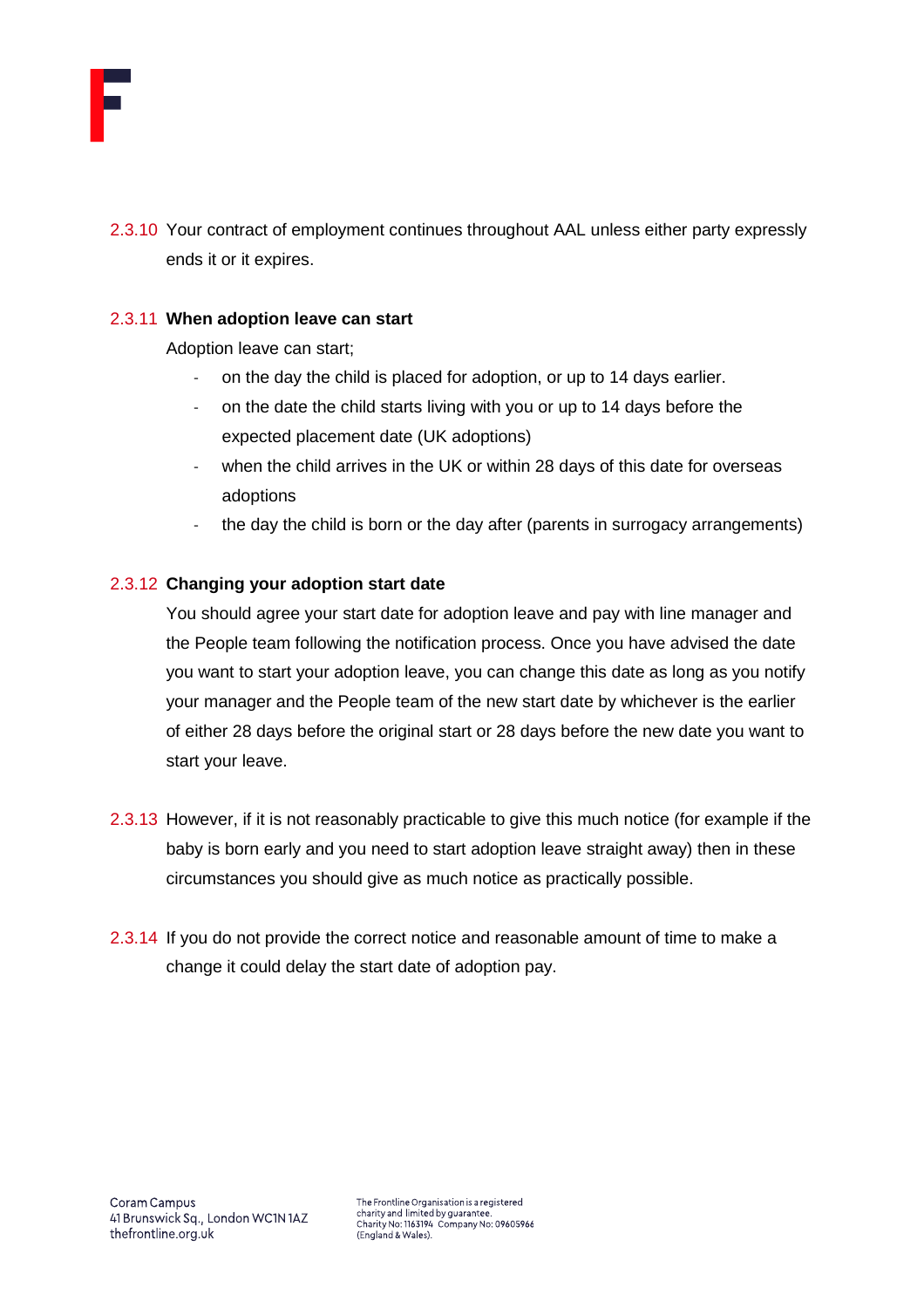

#### 2.3.15 **People team confirming your adoption leave**

Once you've provided the necessary notice of the intended start date of leave and pay, the People team will in turn provide confirmation of your adoption leave plans writing within 28 days.

# <span id="page-7-0"></span>2.4 Statutory Adoption Pay (SAP)

### 2.4.1 **Eligibility**

To be eligible for SAP you must:

- be employed by Frontline continuously for at least 26 weeks up to any day in the week you are matched with a child (adoption) or EWC date (surrogacy)
- earn at least £120 a week (before tax) in an 8-week 'relevant period'
- give the correct notice
- 2.4.2 If you are adopting a child from overseas the requirements are the same except you must have been employed continuously for at least 26 weeks at the start of the week **when the pay will begin**.
- 2.4.3 Entitlement to SAP does not affect your right to any other adoption payments.

### 2.4.4 **How much is statutory adoption pay**

Statutory Adoption Pay is paid for a continuous period of up to 39 weeks. The April 2021 rate of SAP is 90% of your average weekly earnings for the first six weeks, followed by the lesser of a flat rate of £151.97 a week, or 90% of average weekly earnings for the remaining 33 weeks if that is less than £151.97. The flat rate is subject to review every April.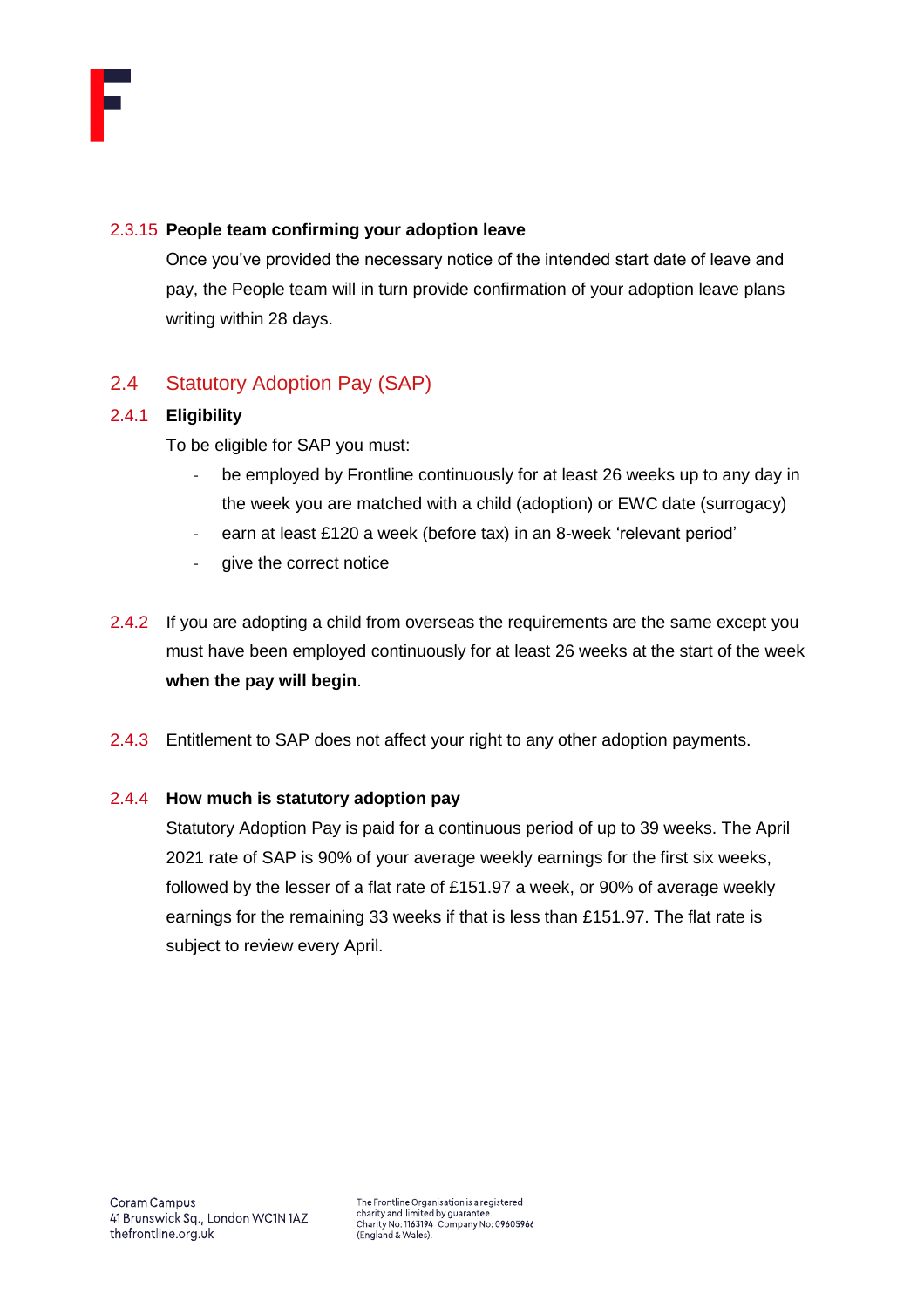

# <span id="page-8-0"></span>2.5 Occupational Adoption Pay (OAP)

## 2.5.1 **Eligibility for Occupational Adoption Pay**

To be eligible for occupational adoption pay you must have one year's continuous service the 15 weeks before the week in which notification of matching is given by the adoption agency, or 15th week before the EWC for surrogacy.

*For example: if you're given notice from the adoption agency in the week of 30th August 2021, the qualifying period for OAP is week commencing 17th May 2021 and therefore your employment start date would need to be before 17th May 2020 to be eligible for OAP. If you started after 17 May 2020 you would not be eligible for OAP but may be eligible for SAP (see table 2.5.4.)*

- 2.5.2 The qualifying period of one year's paid service could include:
	- periods of paid employment within Frontline immediately prior to joining Frontline (for example a temporary agency contract)
	- previous periods of casual service, if these are continuous and joined to permanent service without a break
- 2.5.3 Periods of secondment or loans do not affect your entitlement to paid or unpaid adoption leave.

### 2.5.4 **Summary of adoption pay entitlement by length of service**

This table provides a breakdown of what you will be entitled to be paid based on your length of service on the 15th week before notification of matching (adoption) given or EWC (surrogacy)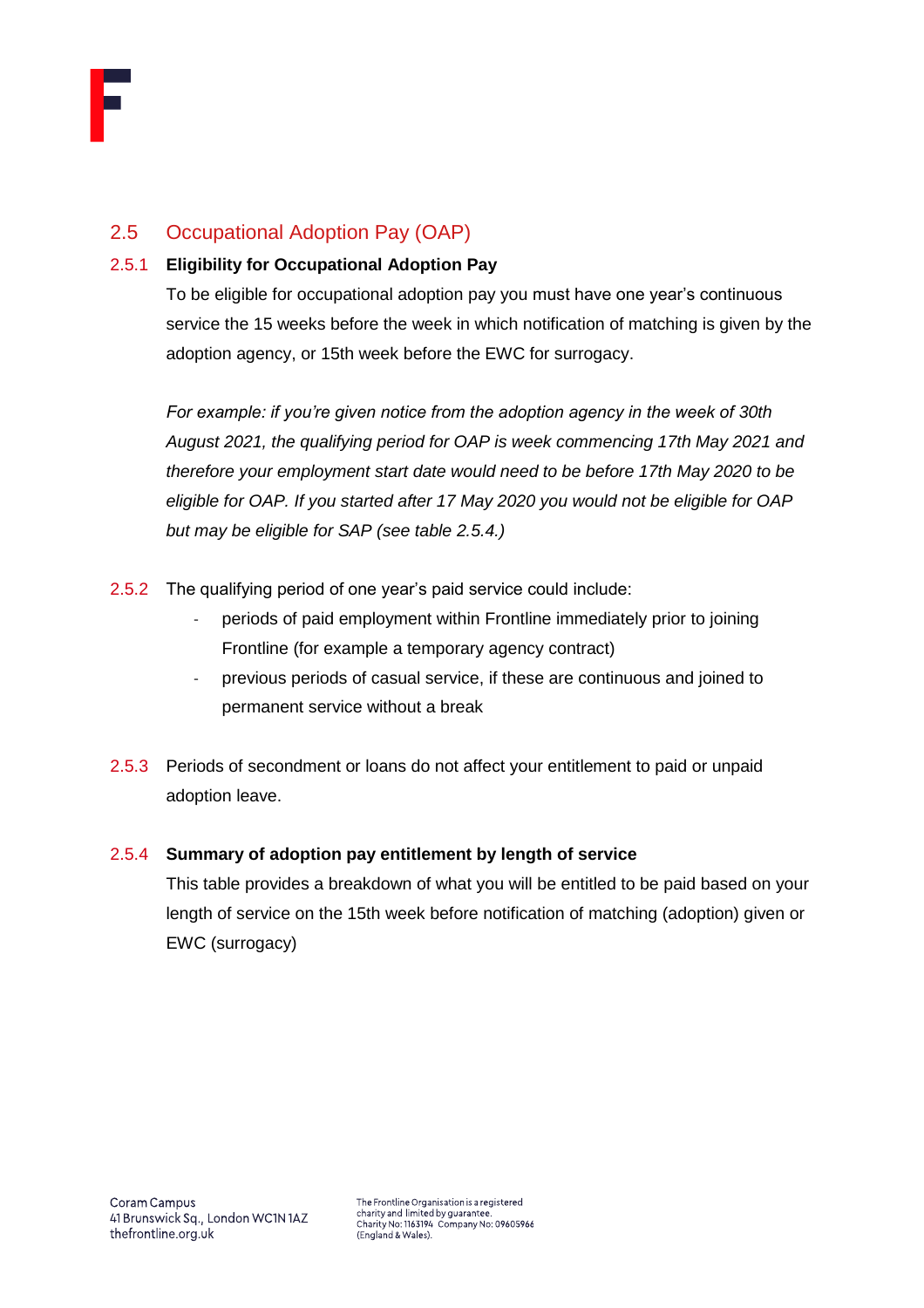| <b>Length of service</b>                                                           | <b>Adoption Pay</b>                                        |
|------------------------------------------------------------------------------------|------------------------------------------------------------|
| Less than 26 weeks continuous                                                      | Not eligible for SAP<br>$\bullet$                          |
| service by the 15 <sup>th</sup> week before                                        |                                                            |
| <b>EWC/Notification</b>                                                            |                                                            |
| More than 26 weeks continuous                                                      | Will be paid SAP for the first 6 weeks at 90%<br>$\bullet$ |
| service, up to 1 year by the 15 <sup>th</sup><br>week before EWC/Notification date | of your average weekly earnings (AWE)                      |
|                                                                                    | before tax                                                 |
|                                                                                    | the remaining 33 weeks: £151.97 or 90% of<br>$\bullet$     |
|                                                                                    | your AWE (whichever is lower)                              |
|                                                                                    | the final 13 weeks will be unpaid<br>٠                     |
| 1 year continuous service at the 15 <sup>th</sup>                                  | Entitled to additional occupational adoption<br>$\bullet$  |
| week before the EWC/Notification                                                   | pay (inclusive of SAP) see rates below                     |
| date                                                                               |                                                            |
|                                                                                    |                                                            |

### 2.5.5 **Pay for employees adopting a child from overseas:**

The requirements are the same if you are adopting from overseas as above, except you must have been employed continuously for at least 26 weeks at the start of the week **when the pay will begin**.

### 2.5.6 **How much is Occupational Adoption Pay**

The breakdown for Frontline OAP for eligible employees is outlined in the table below.

| <b>Weeks</b>         | Payment *                      |
|----------------------|--------------------------------|
| $1 - 24$ (24 weeks)  | 100% salary (inclusive of SAP) |
| 25 – 39 (15 weeks)   | Paid SAP (151.97 p/week)       |
| $40 - 52$ (13 weeks) | Unpaid leave                   |

The Frontline Organisation is a registered<br>charity and limited by guarantee.<br>Charity No: 1163194 Company No: 09605966<br>(England & Wales).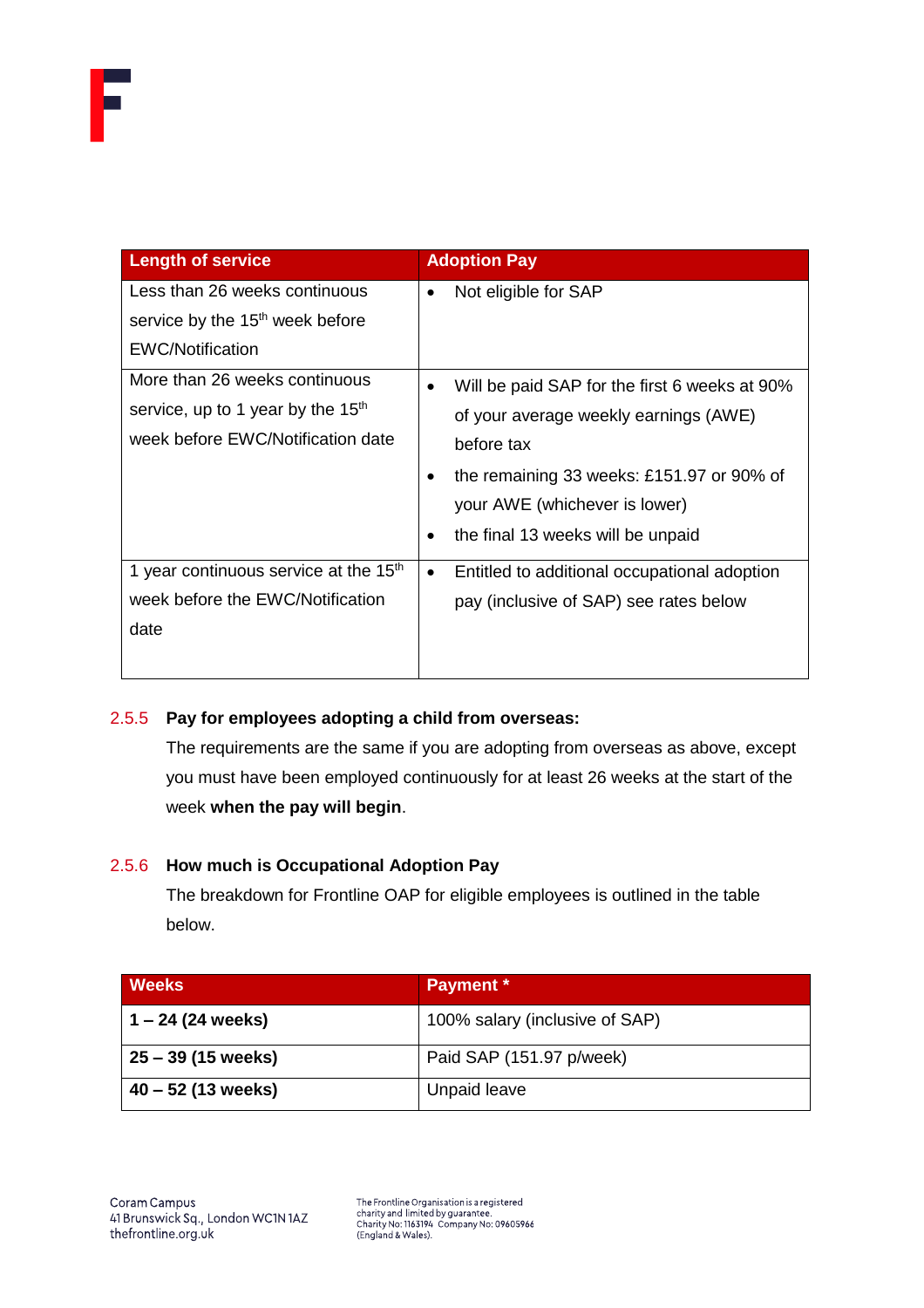

2.5.7 Adoption pay will be paid into your bank account on the same date as your normal pay date and will be subject to the deduction of Income tax and National Insurance Contributions.

#### 2.5.8 **Benefits while on adoption leave**

Benefits in kind (e.g. laptops, mobile phones etc.) will continue throughout adoption leave. If you are already a member of the childcare voucher scheme Frontline will continue to contribute to your childcare voucher payments throughout adoption leave based on the contributions made before going on leave.

**NB:** The childcare voucher scheme is closed to new employees

#### 2.5.9 **Pension contribution while on adoption leave**

**Employer contributions:** We will continue to make your usual contributions throughout adoption leave. The amount paid throughout will be based on what you were contributing before going on leave.

**Employee contributions:** If you normally make contributions to your pension, your contributions will continue will you receive payment on adoption leave (OSP and SShP). Your contributions will be based on the amount you are paid each month.

2.5.10 If you want to pause your contributions during your adoption leave let the People team know as soon as possible.

## <span id="page-10-0"></span>2.6 Annual leave

#### 2.6.1 **Accruing annual leave and public holidays**

You will continue to accrue Frontline contractual annual leave throughout both OAL (26 weeks) and AAL (26 weeks). Frontline annual leave which accrues during OAL and AAL cannot be taken until you return to work. It is not possible to take annual leave at the same time as adoption leave. All public holidays and any non-contractual holidays given to all employees (such as the Christmas Closure) occurring during

The Frontline Organisation is a registered charity and limited by guarantee Charity No: 1163194 Company No: 09605966<br>(England & Wales).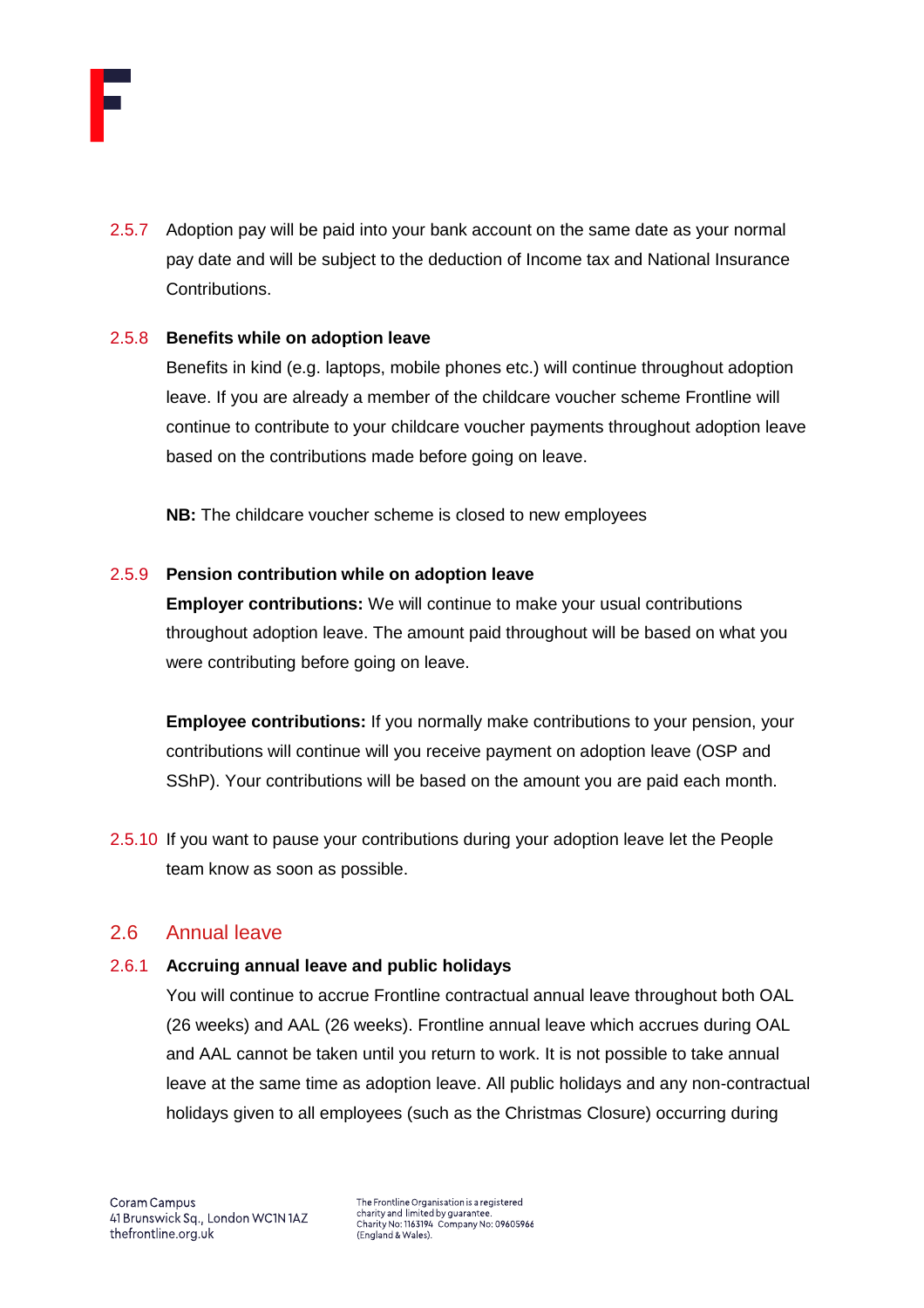

adoption leave will be accrued as annual leave, and you will have the right to take these on your return to work.

- 2.6.2 It will be possible for you to use any untaken annual leave either before you start your adoption leave, or once your period of leave has finished. Although wherever possible, you should take any annual leave you have left before you start your adoption leave. You will be eligible to carry over any unused and accrued leave to the following calendar year while on leave. If your manager and the People team agree, annual leave may also be taken immediately before you return to work i.e. appended to your adoption leave, or used to support a phased return to work. If you take annual leave immediately following adoption leave you will be unable to resume adoption leave thereafter.
- 2.6.3 It is useful, once you have given notice that you are planning to adopt (or have a child through a surrogacy arrangement), to incorporate annual leave arrangements into your plans.

#### 2.6.4 **Buying or selling annual leave**

While on adoption leave, you are not eligible to receive any additional pay other than KIT days (see Section 2.10). This means that if you want to sell any annual leave while on aoption leave (this can only happen during either of the windows), the payment would be delayed and made when your return to work. You would only be eligible to sell up to the maximum of 5 days in a rolling year (see [Leave and Absence](https://thefrontline.sharepoint.com/sites/FBRB/Shared%20Documents/Operations/People/General/Leave%20and%20Absence%20Policy%20-%202021.04.pdf)  [policy\)](https://thefrontline.sharepoint.com/sites/FBRB/Shared%20Documents/Operations/People/General/Leave%20and%20Absence%20Policy%20-%202021.04.pdf).

#### 2.6.5 **Carrying over annual leave after returning to work**

Once you have returned to work, the usual carry over rules apply (see Leave and [Absence policy\)](https://thefrontline.sharepoint.com/sites/FBRB/Shared%20Documents/Operations/People/General/Leave%20and%20Absence%20Policy%20-%202021.04.pdf), and annual leave may be carried over to the following leave but no more than 5 days, so it is advisable you use it as part of your return to work plans.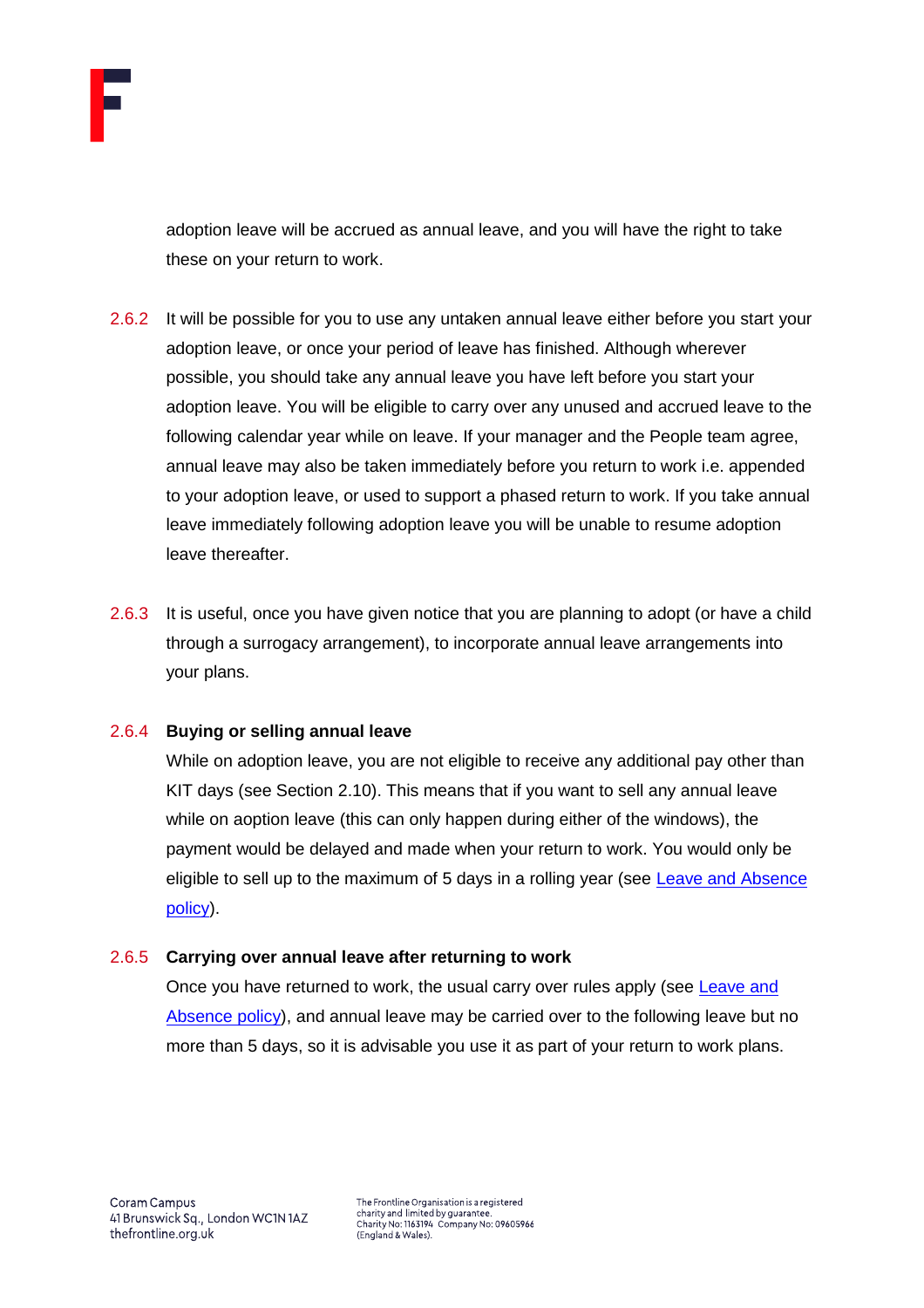

# <span id="page-12-0"></span>2.7 Sickness absence following adoption leave

2.7.1 If, due to illness you are unable to return to work following your adoption leave, normal sickness absence rules apply from the date you intended to resume duty (see [Leave and Absence policy\)](https://thefrontline.sharepoint.com/sites/FBRB/Shared%20Documents/Operations/People/General/Leave%20and%20Absence%20Policy%20-%202021.04.pdf). You are not allowed to bring forward your intended date of return to qualify for paid sickness absence.

# <span id="page-12-1"></span>2.8 Redundancy during adoption leave

- 2.8.1 If a redundancy situation arises at any stage during your adoption leave which means it is not practicable for Frontline to continue to employ you under your original contract of employment, you are entitled to be offered (before that contract ends) a suitable alternative vacancy, where one is available.
- 2.8.2 If you are offered a suitable alternative vacancy (you are entitled to a four-week trial period in which to decide whether the employment is suitable, and this period may be extended beyond four weeks by written agreement).

# <span id="page-12-2"></span>2.9 Contact during adoption leave

2.9.1 During the adoption leave period, your manager or the People team may wish to contact you, and in the same way you may wish to contact your manager or the People team. The frequency and nature of the contact will depend on a number of factors, such as the nature of your work and post, any agreement that you and your manager might have reached before adoption leave began as to contact; and whether either party needs to communicate important information to the other.

# <span id="page-12-3"></span>2.10 KIT days

### 2.10.1 **What are KIT days?**

You may, by agreement with your manager and the People team, carry out up to 10 days work – known as "Keeping in Touch" days at any time during the adoption leave period, with the exception of the first two weeks after your baby is born. Such days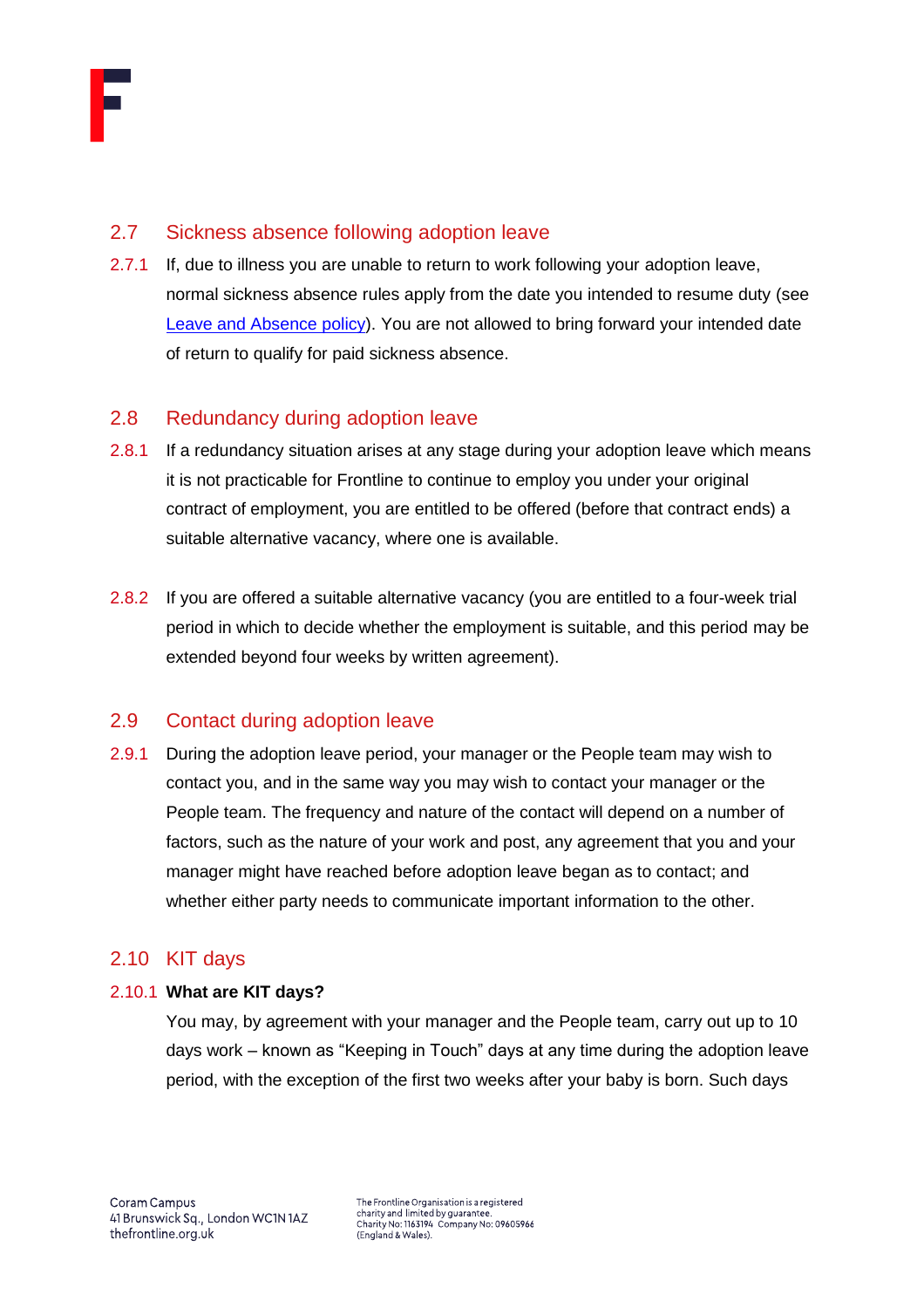

are different to the reasonable contact described above, as during Keeping in Touch days you can actually carry out work, for which you will be paid.

- 2.10.2 Any work on any day during the adoption leave period will count as a half or whole KIT day, up to the 10-day maximum. For example; if you come in for a one-hour training session and carry out no other work that day; you will have used half of one of your KIT days and be paid as such.
- 2.10.3 The type of work that you may undertake on Keeping in Touch days is a matter for agreement between you and your manager. They may be used for any activity which would ordinarily be classed as work under your contract; examples could include (but are not limited to) attending a conference, undertaking a training activity or attending a team meeting.
- 2.10.4 Work during adoption leave may only take place if you both agree. We cannot require you to work during your leave, nor do you have the right to work KIT days if your manager doesn't agree to them. If you are offered an opportunity to work a KIT day you are entitled to turn it down.

#### 2.10.5 **KIT day pay**

Because Keeping in Touch days allow work to be done under your contract of employment, you are entitled to be paid for that work. You will be paid full pay for the hours in half day blocks. The payment for KIT days would be made on top of any SMP or OMP you are eligible to receive.

### <span id="page-13-0"></span>2.11 Returning to work after adoption leave

2.11.1 Unless otherwise notified, the date you return to work will normally be the first working day 52 weeks after your adoption leave began.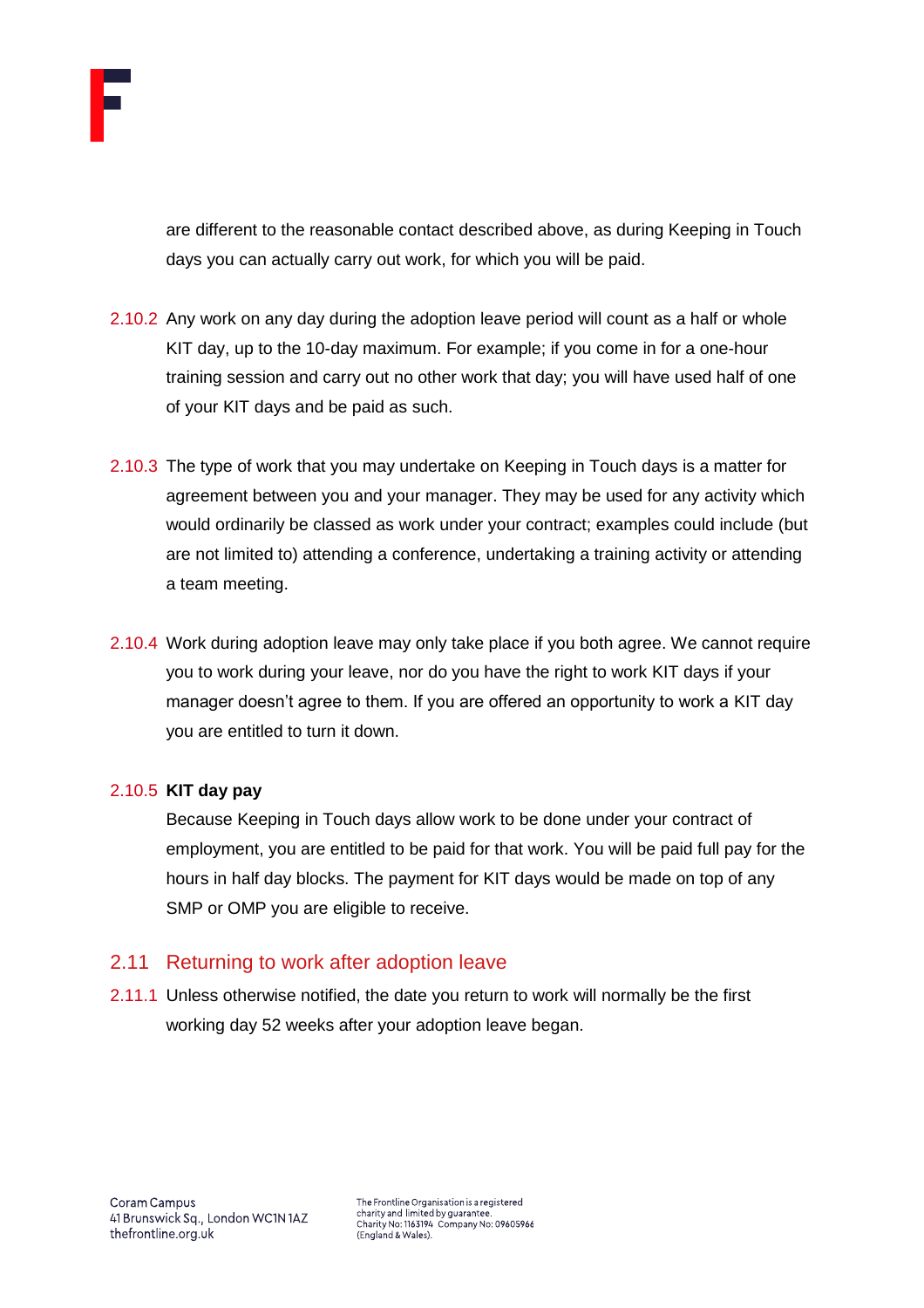#### 2.11.2 **Returning to work before end of adoption leave**

If you want to return to work before the end of your adoption leave, you must give at least 8 weeks' notice before your original return to work date, or the new intended return to work date (whichever is sooner).

2.11.3 If the you attempt to return to work earlier than the end your adoption leave without giving 8 weeks' notice, you may need to postpone your return until the full eight weeks' notice has been given. However, this will not be to a date later than the end of your adoption leave period.

### 2.11.4 **Returning to work later than originally notified**

If you have notified that you want to return to work earlier than expected as outlined in the paragraphs above, you are still entitled to change your mind. However, in these circumstances you should give notice of this new, later, date of return at least eight weeks before the earlier date.

*For example, if, if, you decide that you do not want to take the full 52 weeks and give notice that you will return after six months (for example, on 1 October) you can still change your mind and tell your manager and the People team that you want to take a longer period – up to the full year of adoption leave – as long as you give eight weeks' notice before your existing return date (in this case, eight weeks before 1 October – i.e. 6 August).* 

### 2.11.5 **What if I don't want to return to work after adoption leave?**

If you do not want to return to work after adoption leave, you must give the notice of termination required by in your contract of employment. It will help Frontline if you can give as much notice as possible.

2.11.6 If you are unable to return to work at the end of your entitlement to adoption leave because you are medically unfit to work, you should submit medical certification in the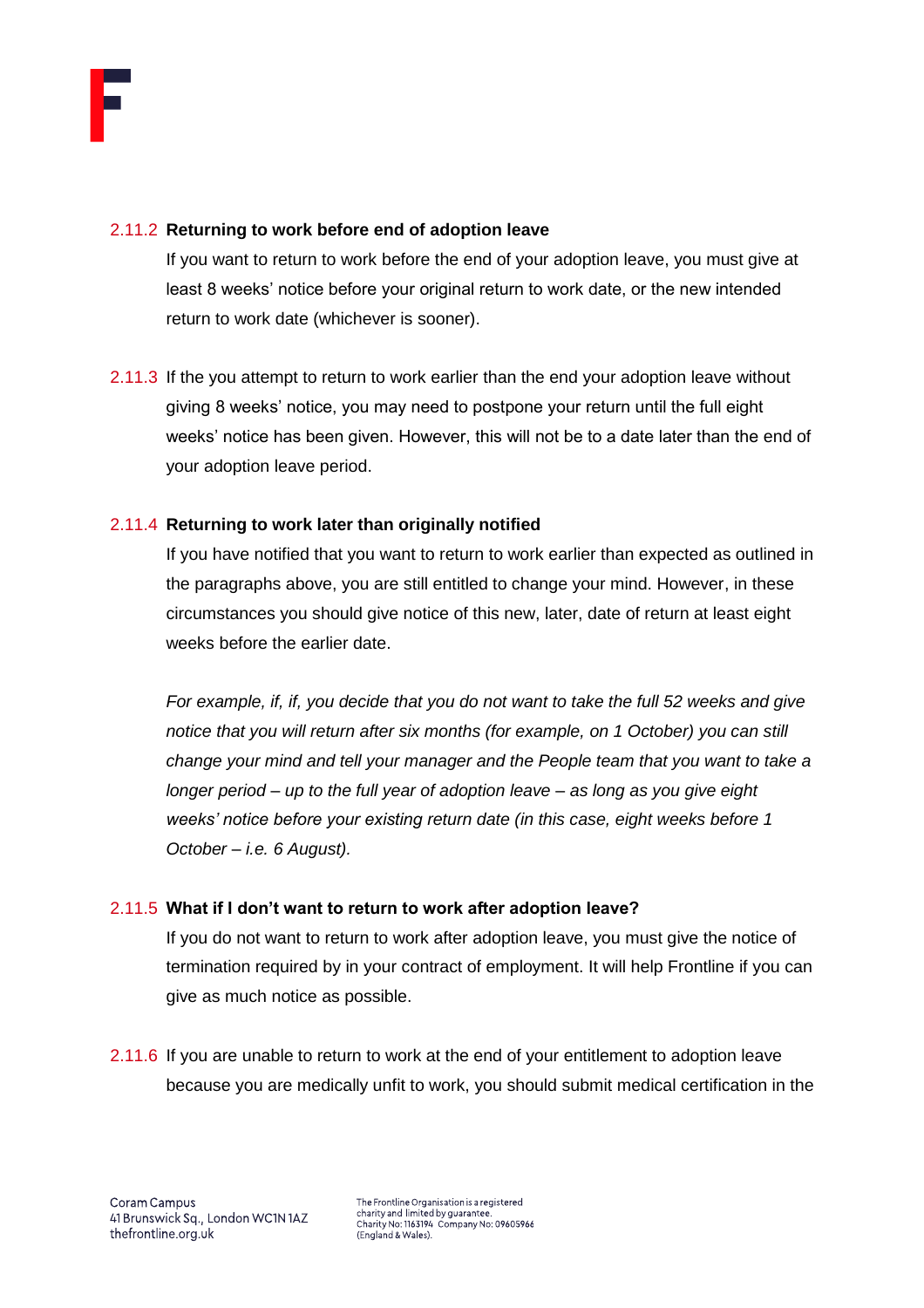

usual way and you will then transfer from adoption leave to sick leave. Subsequently, the normal sickness procedures will be followed.

2.11.7 If you do not return to work or do not work out your full notice period, and you have received OSP in excess of your statutory entitlement, we reserve the right to claim this back. Repayment is waived if you provide medical evidence that you are unable to return because your child has a disability and requires continuous attention at home. You must provide medical evidence of your child's disability.

### 2.11.8 **What if I resign and then my circumstances change?**

If you resign because you do not then intend to return to work, but later wish to return because of an unexpected change in your circumstances, you will have no absolute right to return and may need to apply if a vacancy is available.

## <span id="page-15-0"></span>2.12 Shared parental leave

- 2.12.1 Shared parental leave enables you to share any untaken leave and pay as shared parental leave and pay with your partner provided you end your adoption leave early (to "share" what you have left).
- 2.12.2 To be able to take shared parental leave, you and your partner must meet various eligibility requirements and have complied with the relevant curtailment, notice and evidence requirements. This includes you curtailing your adoption leave. You and your partner should ensure that you're both liaising with your employers when making requests for shared parental leave.
- 2.12.3 Please refer to the **Shared Parental Leave policy**, where you will find full details of the eligibility requirements, as well as instructions of how adoption leave can be curtailed.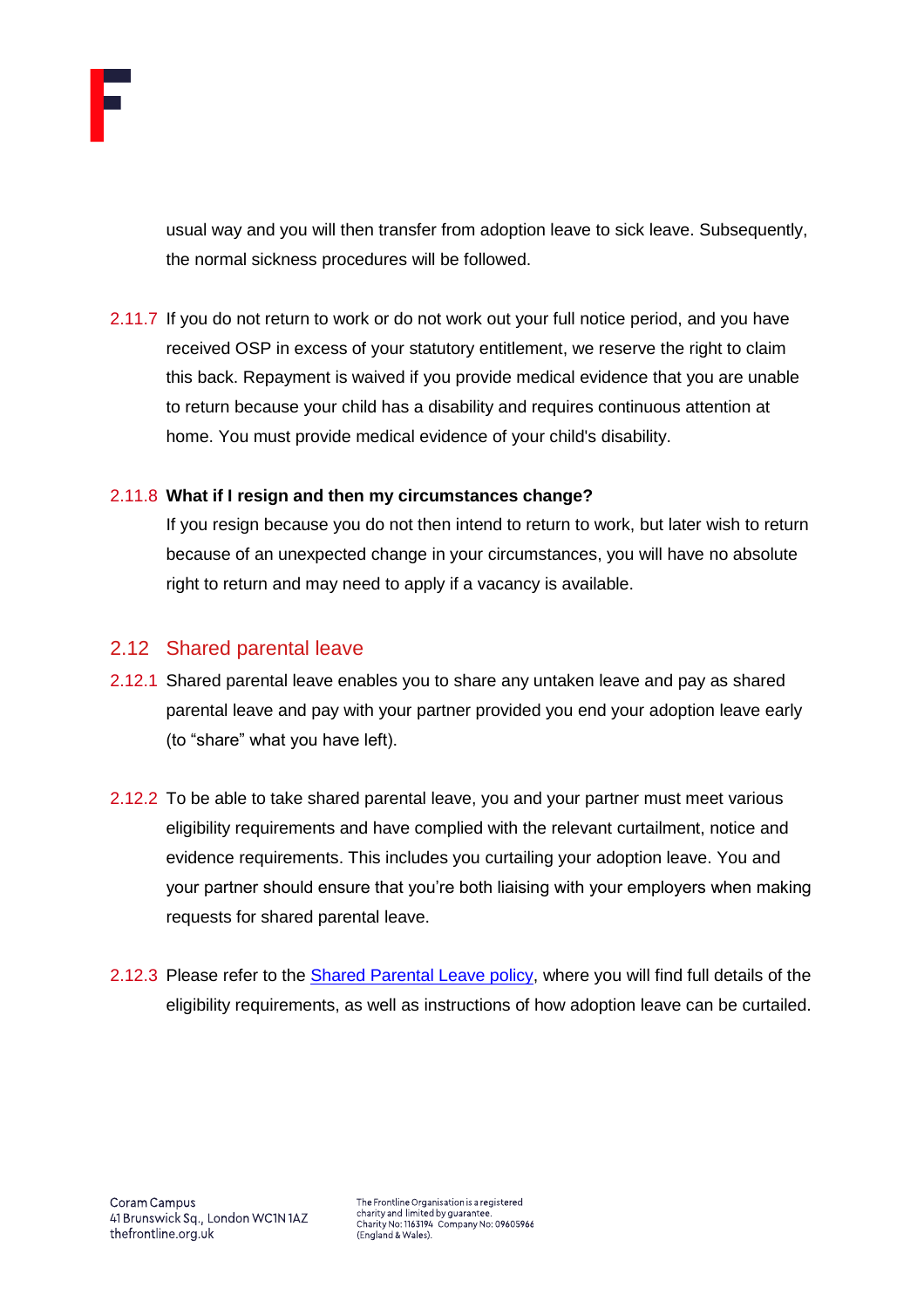## <span id="page-16-0"></span>2.13 Your position on returning to work following adoption leave

2.13.1 **Return to Work before, or at the end of, Ordinary Adoption Leave (OAL)**  On returning to work following OAL you have a right to return to the same job, which in the Frontline context normally means a similar job in the same job family, on the same terms and conditions as you were subject to previously. You are entitled to benefit from any general improvements to the rate of pay, or other terms and conditions, which may have been introduced for your tier while you were away, as if you hadn't been away.

### 2.13.2 **Return to work before, or at the end of, Additional Adoption Leave (AML)**

If returning to work after AML, in other words you have taken more than 26 weeks' adoption leave; you are entitled to return to the same job on the same terms and conditions of employment as if you had not been absent, unless there is a reason why it is not reasonably practicable for you to return to your old job, in which case you will be offered a similar job on terms and conditions which are not less favourable than your original job.

### 2.13.3 **Taking ordinary parental leave following adoption leave**

A period of ordinary parental leave of four weeks or less has no impact on your right of return. If you take a period of parental leave straight after adoption leave, you will be treated as though returning to work after additional adoption parental leave. Full details on ordinary parental leave are in the **Leave and Absence policy**.

- 2.13.4 If there is a reason which makes it impracticable for you to return to your original job, a similar job will be found for you. The new job will be such that:
	- the work carried out is both suitable and appropriate for you to do in the circumstances; and
	- the terms and conditions of your employment are no less favourable to you than they would have been had you continued to be employed in your old job.